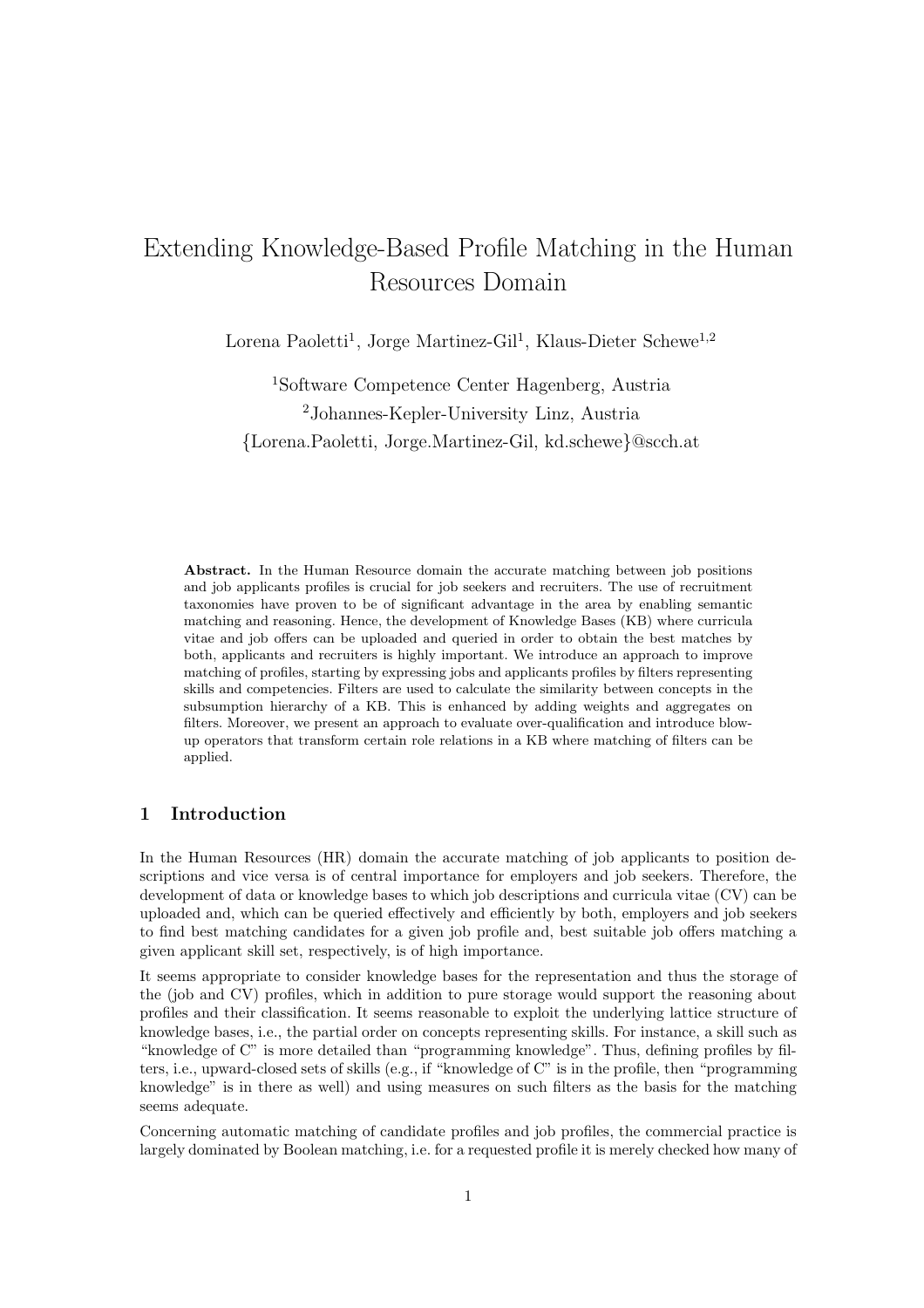the requested terms are in the candidate profile [8][9] which amounts to simply counting the number of elements in difference sets. This largely ignores similarity between skills, e.g. programming skills in C++ or Java would be rated similar by a human expert.

Improving this primitive form of matching requires at least taking hierarchical dependencies between skill terms into account. For this various taxonomies have already been developed such as DISCO competences [12], ISCO [13] and ISCED [14]. Taxonomies can then be refined by using knowledge bases (ontologies) based on common description logics, which have been studied in depth for more than 20 years [1]. However, sophisticated knowledge bases in the HR domain are still rare, as building up a good, large knowledge base is a complex and time-consuming task, though in principle this can be done as proven by experiences in many other application domains [6].

Ontologies and more precisely description logics have been used as the main means for knowledge representation for a long time [5]. The approach is basically to take a fraction of first-order logic, for which implication is decidable. The common form adopted in description logics is to concentrate on unary and binary predicates known as concepts and roles, and to permit a limited set of constructors for concepts and roles. Then the terminological layer (TBox) is defined by axioms usually expressing implication between concepts. In addition, an assertional layer (ABox) is defined by instances of the TBox (or equivalently a ground theory) satisfying the axioms. The various description logics differ mainly by their expressiveness. A prominent representative of the family of description logics is  $\mathcal{SROIO}\text{-}D$ , which forms the formal basis of the web ontology language OWL-2 [4], which is one of the more expressive description logics. As the aim of this work is not focused on developing novel ideas for knowledge representation, but merely intends to use knowledge representation as grounding technology for the semantic representation of job offers and candidate CVs, it appears appropriate to fix  $\mathcal{SROLQ}\text{-}\mathcal{D}$  as the description logics to be used in this work.

The lattice-like structure of concepts within a Knowledge Base provides basic characteristics to determine the semantic similarity between concepts included in both, job descriptions and curricula vitae. The matching algorithms implemented to determine the semantic similarity between concepts should allow to compare job descriptions and applicants profiles based on their semantics. By comparing the concepts contained within a particular job description against the applicants profile to that particular job through different categories, (i.e., competencies, education, skills) it is possible to rank the candidates and select the best matches for the job.

The two profiles (job descriptions and applicants) are defined by means of *filters*. If  $\leq$  denotes the partial order of the lattice in the TBox, then a filter on the TBox is an upward-closed, non-empty set of concepts. Filter-based matching on grounds of partially ordered sets are the starting point of this work, this has been investigated previously [10]. The simple idea is that, for two filters  $\mathcal{F}_1$ and  $\mathcal{F}_2$  a matching value  $m(\mathcal{F}_1, \mathcal{F}_2)$  is computed as  $\#(\mathcal{F}_1, \mathcal{F}_2)/\# \mathcal{F}_2$ , i.e. by counting numbers of elements in filters. Experiments based on DISCO already show that this simple filter-based measure significantly improves the matching accuracy [7].

The goal of our research is to provide solid techniques to improve the matching process of job and applicants profiles within the HR domain. We will show how adding weights on filters and categories can significantly improve the quality of the matching results based on filter-based matching on grounds of partially ordered sets. As part of the matching process, we also address the problem of over-qualification that clearly cannot be captured solely by means of filters. Finally, we introduce the novel concept of 'blow-up" operators in order to extend the matching by integrating roles in the TBox. The idea is to expand the TBox by using roles in order to define arbitrarily many sub-concepts so that the original matching measures could again be applied.

In this approach, research on the knowledge base will be based on a subset of the description logics  $\mathcal{SROLQ}\text{-}\mathcal{D}$  that is introduced in Section 2. An example of a TBox and how to manipulate concepts in order to perform reasoning about it is presented in Section 3. We define the filterbased matching in Section 4. The introduction of weights on filters is presented in Section 4.1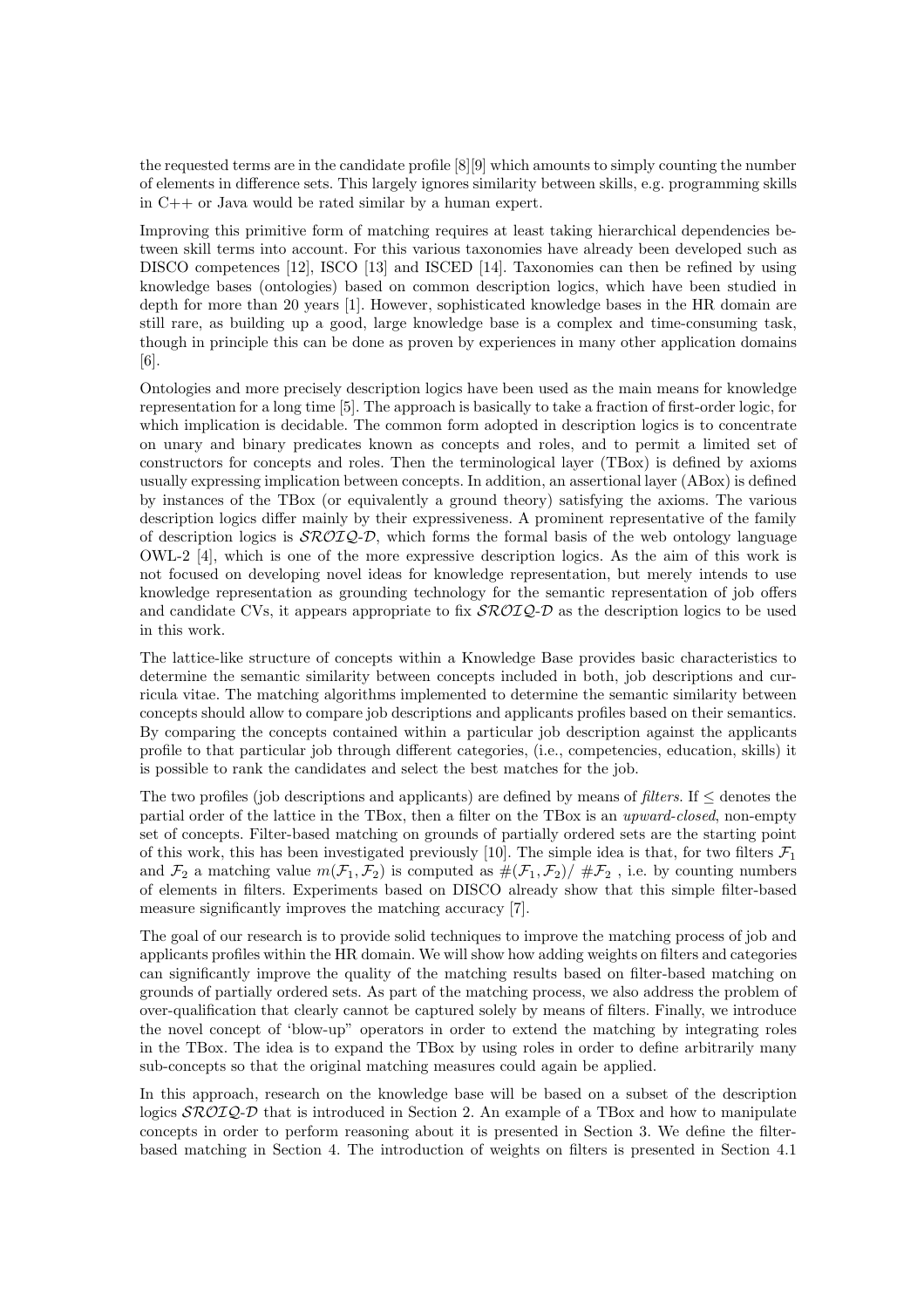while weighted aggregates on categories of profiles is introduced in Section 4.2. In Section 4.3 the problem of over-qualification is addressed. And finally, "blow-up" operators is introduced in Section 4.4.

# 2 Profile Matching in Description Logics

The representation of knowledge within taxonomies is used to represent the conceptual terminology of a problem domain in a structured way in order to perform reasoning about it. In this section, we introduce the syntax and the semantics of the language we use to represent the conceptual knowledge of the Human Resources domain within this work. This language is a subset of the Description Logics  $\mathcal{SROIQ}\text{-}\mathcal{D}$ .

The most elementary components of the logic are atomic concepts and atomic roles, denoted by the letters C and R respectively. Atomic concepts denote sets of objects and atomic roles denote binary relationships between atomic concepts. Note that the terms "concepts" and "sets" are not synonyms. While a set is a collection of arbitrary elements of the universe, a concept is an expression of the formal language of the description logics. Nominal names are names of individuals in the description language. Concept descriptions can be build using concept constructors as follows.

## Definition 1. (Syntax of Concept Descriptions)

Concept description are defined by the following syntax rules:

|                                                       | $\longrightarrow$ A   T<br>$C_1, C_2$ |
|-------------------------------------------------------|---------------------------------------|
| negation of a concept $C_1$ or, complement of $C_1$ ) | $\neg C_1$                            |
| union                                                 | $C_1 \sqcup C_2$                      |
| intersection                                          | $C_1 \sqcap C_2$                      |
| subsumption                                           | $C_1 \sqsubseteq C_2$                 |
| existential restriction                               | $\exists R.C_1$                       |
| <i>value restriction</i>                              | $\forall R.C_1$                       |
| cardinality restriction $\leq$                        | $\leq nR.C_1$                         |
| cardinality restriction $\geq$                        | $> nR.C_1$                            |
| cardinality restriction $=$                           | $= nR.C_1$                            |

where A denotes an atomic concept (also known as concept name),  $\top$  and  $\bot$  denote the two reserved atomic concepts top and bottom which represent the universe and empty set, respectively, R denotes an atomic role (also known as role name),  $C_1$  and  $C_2$  denote concept descriptions and  $n \in \mathbb{N}$ .

The subsumption of the form  $C_1 \subseteq C_2$  denotes that  $C_1$  is a subset of  $C_2$ . This is considered the basic reasoning service of the Knowledge Base. It is important to determine whether the concept  $C_2$  is more general than the concept  $C_1$  when using subsumption. This is, whether the elements of  $C_1$  always denote a subset of the elements of  $C_2$ . Situations where, for instance, the programming language C is a subset of Programming Languages within a taxonomy can be expressed by using subsumption  $C \nightharpoonup$  Programming Languages.

Role descriptions are build from atomic roles, atomic concepts and nominal names as follows.

## Definition 2. (Syntax of Role Descriptions)

Let  $R_1, R_2$  be role names and a nominal name a. Then every role name is a role description such that inverse role  $R_1^-$ , roles involving individual names  $\exists R_1.\{a\}$ , and role chain  $R_1 \circ R_2$  are also role descriptions.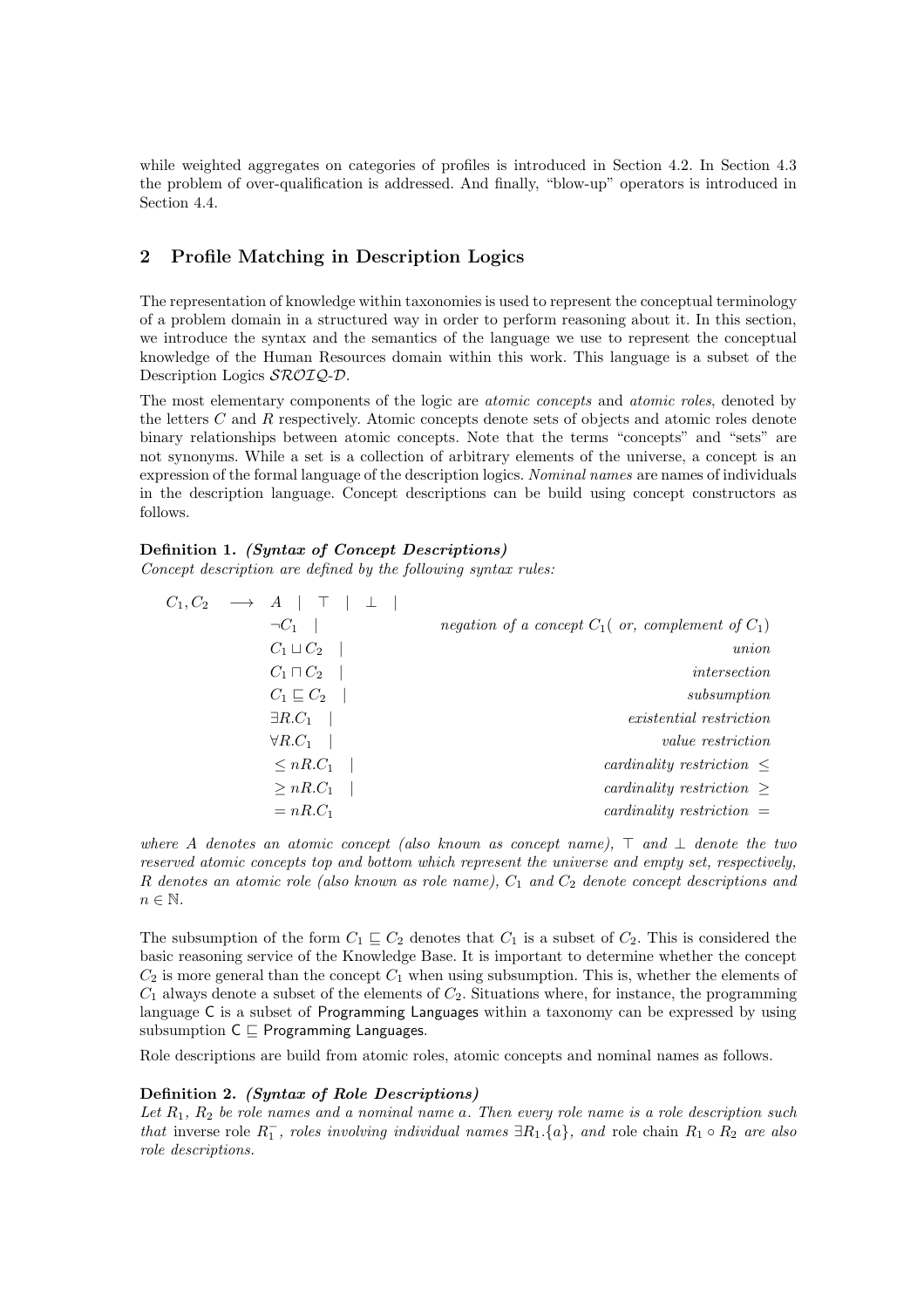A role involving individuals of the form  $\exists R.\{a\}$  denotes the set of all objects that have a as a "filler" of the role R. For example, ∃SpokenLanguage.{Russian} denotes that Russian is a spoken language. Inverse roles  $R_1^-$  are use to describe passive constructions, i.e., a person owns something (Owns.Person) can be expressed as something is owned by a person (Owns−.Thing). Two binary relations can be composed to create a third relation. For instance, having a role  $R_1$  that relates the element  $a_1$  to element  $a_2$  and role  $R_2$  that relates  $a_2$  with  $a_3$ , we can relate  $a_1$  with  $a_3$  by using role chain, this is  $R_1 \circ R_2$ . For example: by building a composition of the role has Skill, that relates elements of concept Person with elements of a given Competency, with the role hasProficiencyLevel, that relates Competences with ProficiencyLevel, we have:

## hasSkill ◦ hasProficiencyLevel

that produces the proficiency level of individuals with experience in a particular competency. We can also define a role hasSkillExperience and express it as:

### hasSkill ◦ hasProficiencyLevel ⊑ hasSkillExperience

Note that property chain can only occur in the left hand side of the subsumption. This is given by the fact that hasSkillExperience is not a sufficient condition to say that someone hasProficiencyLevel in a particular Competency. In general terms, n roles can be chained to form a new role  $R_1 \circ \cdots \circ R_n$ .

We introduce the concept of an interpretation in order to define the formal semantics of the language. Concrete situations are modeled in logic through interpretations that associate specific concept names to individuals of the universe. An interpretation  $\mathcal I$  is a non-empty set  $\Delta^{\mathcal I}$  called the domain of the interpretation  $\mathcal I$ . We sometimes use also  $\mathcal D$  to denote  $\Delta^{\mathcal I}$ . The interpretation function assigns, to every atomic concept C a set  $\Delta(C) \subseteq \mathcal{D}$  and, to every role R a binary relation  $\Delta(R) \subseteq \mathcal{D} \times \mathcal{D}$ .

## Definition 3. (Semantic of the language)

Given an interpretation I, the atomic concepts top and bottom are interpreted as  $\Delta(\top) = \mathcal{D}$ and  $\Delta(\perp) = \emptyset$  and, the interpretation function can be extended to arbitrary concept and role descriptions as follows:

$$
\Delta(C_1 \sqcap C_2) = \Delta(C_1) \cap \Delta(C_2),
$$
  
\n
$$
\Delta(C_1 \sqcup C_2) = \Delta(C_1) \cup \Delta(C_2),
$$
  
\n
$$
\Delta(\neg C) = \mathcal{D} \backslash \Delta(C),
$$
  
\n
$$
\Delta(C_1 \sqsubseteq C_2) = \Delta(C_1) \subseteq \Delta(C_2),
$$
  
\n
$$
\Delta(\forall R.C) = \{a \in \mathcal{D} | \forall b.(a, b) \in \Delta(R) \rightarrow b \in \Delta(C) \},
$$
  
\n
$$
\Delta(\exists R.C) = \{a \in \mathcal{D} | \exists b.(a, b) \in \Delta(R) \},
$$
  
\n
$$
\Delta(\leq nR.C) = \{a \in \mathcal{D} | \#\{b \in \Delta(C) | (a, b) \in \Delta(R)\} \leq n \},
$$
  
\n
$$
\Delta(\geq nR.C) = \{a \in \mathcal{D} | \#\{b \in \Delta(C) | (a, b) \in \Delta(R)\} \geq n \},
$$
  
\n
$$
\Delta(n, \{a\}) = \{b \in \mathcal{D} | \# \{b \in \Delta(C) | (a, b) \in \Delta(R)\} = n \},
$$
  
\n
$$
\Delta(R.\{a\}) = \{b \in \mathcal{D} | (b, a) \in \Delta(R) \},
$$
  
\n
$$
\Delta(R_1 \circ \cdots \circ R_n) \sqsubseteq \Delta(S) \equiv \{(a_0, a_1) \in \Delta(R_1), \ldots, (a_{n-1}, a_n) \in \Delta(R_n) | (a_0, a_n) \in \Delta(S) \}.
$$

The number restrictions,  $\leq nR.C$ ,  $\geq nR.C$  and,  $= nR.C$  denote, all elements that are related through the role R to at least n, at most n or, exactly n elements of the universe, respectively, where  $n \in \mathbb{N}$  and  $\#$  denotes the cardinality of the set.

New concepts can be introduced from previously defined concepts by using logical equivalence  $C_1 \equiv C_2$ . For instance, FunctionalProgrammer  $\equiv$  Lisp  $\sqcup$  Haskell introduce the concept Functional-Programmer denoting all individuals that have experience programming in Lisp or Haskell, or both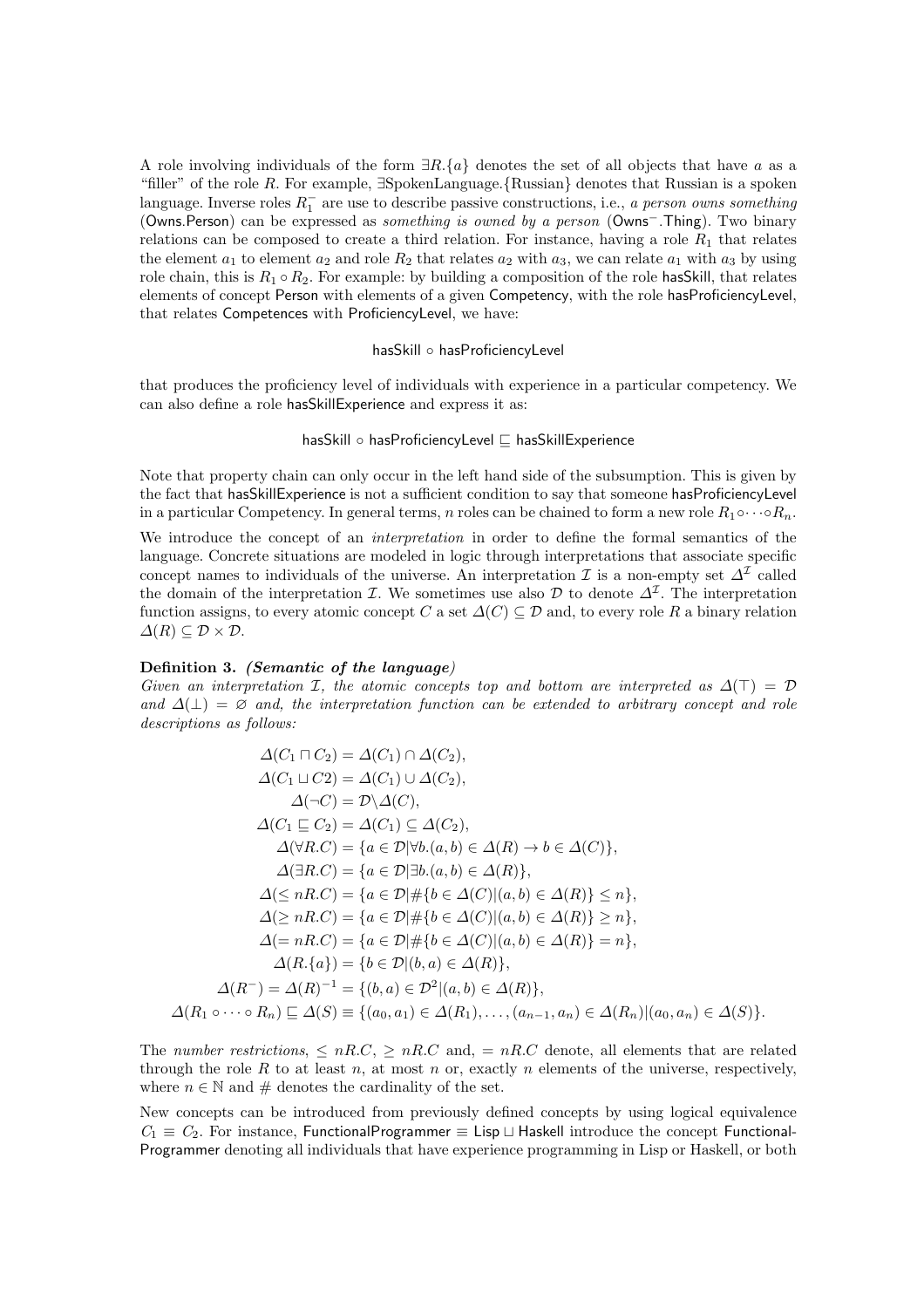. In this context, a concept name occurring in the left hand side of a concept definition of the form  $C_1 \equiv C_2$  is called a *defined concept*.

We have introduced in this section a subset of  $\mathcal{SROLQ-D}$  that is sufficient for this work. Although, for a comprehensive detail of description logics we recommend [2].

# 3 Representation of Profile Knowledge

.

Knowledge representation based on description logics is comprised by two main components, the Terminological layer or TBox for short, and the Assertional layer, or ABox. The TBox contains the terminology of the domain. This is the general knowledge description about the problem domain. The ABox contains knowledge in extensional form, describing characteristics of a particular domain by specifying it through individuals.

Within the TBox, it is possible to describe inclusion relation between concepts by using subsumption. Hence, we can specify, for instance that, Computing is part of Competences and, Programming is part of Computing and, different Programming Languages are included within Programming such that:

> LISP ⊑ Programming Languages ⊑ Programming ⊑ Computing ⊑ Competences Java ⊑ Programming Languages ⊑ Programming ⊑ Computing ⊑ Competences . .

this gives rise to a partial order on the elements of the Knowledge Base. Given the nature of subsumption of concepts within Knowledge Bases, TBoxes are lattice-like structures. This is purely determined by the subsumption relationship between the concepts that determine a partially ordered set of elements. In this partially ordered set, the existence of the greatest lower bound (LISP, Java) is trivial which also implies the existence of the least upper bound (Competences).

In ABoxes, we specify properties about individuals characterized under a specific situation in terms of concepts and roles. Some of the concept and role atoms in the ABox may be defined names of the TBox. Thus, within an ABox, we introduce individuals by giving them names  $(a_1, a_2, \ldots)$ , and we assert their properties trough concepts C and roles R. This is, *concept assertions*  $C(a_1)$ , denote that  $a_1$  belongs to the interpretation of C and; role assertions  $R(a_1, a_2)$ , denote that  $a_1$  is a filler of the role  $R$  for  $a_2$ .

As an example, we consider the TBox in Figure 1 corresponding to the Competences sub-lattice in Figure 2 that represent a small set of Programming Languages. Note that, we have refined the relation between the concepts in order to reflect the conceptual influence between the different programming languages. Note also that Programming Languages (PL) is not the least upper bound in Figure 2. For convenience, we have suppressed the upper part of the subsumption structure of the sub-lattice (Programming Languages ⊑ Programming ⊑ Computing ⊑ Competences).

In this TBox, atomic concepts are not defined as such but, they are used in concept descriptions and defined concepts. Concept descriptions describe mainly the subsumption structure of the atomic concepts while defined concepts describe the following characteristics of programming languages. The set of programming languages with a C-like structure, this is C-Family; the set of all programming languages but Java, NoJava; Programmer defines every individual that has experience programming with at least one programming language and Polyglot describes all individuals that have experience in programming in two or more programming languages. There is only one role here, hasSkill denoting all objects having some experience in certain domain.

Under a given interpretation  $\mathcal I$  with individuals  $a_1, a_2 \in \mathcal D$ , we can for instance express the queries  $C_0$  and  $C_1$  below.  $C_0$  expresses that the individual  $a_1$  has some experience in programming in Haskell while  $C_1$  states that  $a_1$  is a programmer in at least one of the C-Family languages but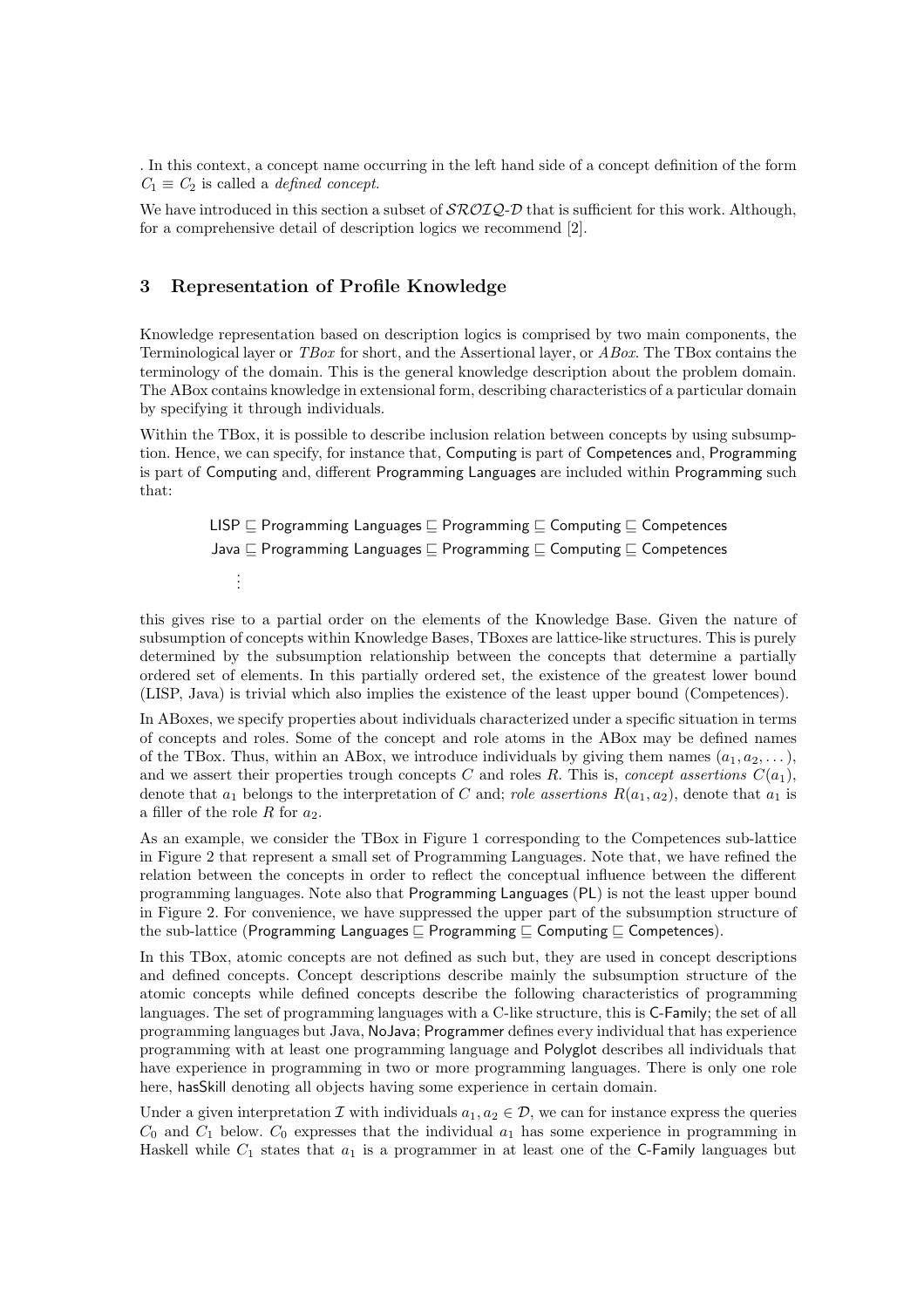| Concept Description                                                                                           |
|---------------------------------------------------------------------------------------------------------------|
| Imperative $\sqcup$ Object Oriented $\sqcup$ Unix Shell $\sqcup$ Functional $\sqsubset$ Programming Languages |
| $C\# \sqsubseteq C++ \sqsubseteq C \sqsubseteq$ Imperative                                                    |
| $C_{++} \sqsubset$ Object Oriented                                                                            |
| $C_{++} \sqsubset$ FORTRAN $\sqsubset$ Imperative                                                             |
| Defined Concepts                                                                                              |
| C-Family $\equiv$ C# $\sqcup$ C++ $\sqcup$ C $\sqcup$ Java $\sqcup$ Perl                                      |
| $N$ oJava $\equiv \forall$ has $S$ kill. $\neg$ Java                                                          |
| Programmer $\equiv \exists$ hasSkill. $C_i$                                                                   |
| Polyglot $\equiv \geq 2$ = has Skill. $C_i$                                                                   |
| Roles                                                                                                         |
| hasSkill                                                                                                      |

Fig. 1. Programming Languages TBox

Java:

$$
C_0 := \{(a_1, a_2) \in \Delta(\mathsf{hasStill}) \land a_2 \in \Delta(\mathsf{Haskill})\}
$$
  

$$
C_1 := \{(a_1, a_2) \in \Delta(\mathsf{hasStill}) \land a_2 \in \Delta(\exists \mathsf{C\text{-Family}}) \land a_2 \in \Delta(\mathsf{NoJava})\}
$$

If  $a_1$  satisfies  $C_0 \sqcup C_1$  and given that  $\Delta$ (C-Family) is the set composed by {C#, C++, C, Java, Perl}, we can deduce other characteristics of  $a_1$  in this ABox:

| $a_1 \in \Delta$ (Programmer)     | $a_1$ is a programmer                           |
|-----------------------------------|-------------------------------------------------|
| $a_1 \in \Delta(Polyglot)$        | $a_1$ is a polyglot programmer                  |
| $a_1 \in \Delta$ (Imperative)     | $a_1$ has knowledge in Imperative Paradigm      |
| $a_1 \in \Delta$ (Functional)     | $a_1$ has knowledge in Functional Paradigm      |
| $a_1 \in \Delta$ (Objec Oriented) | $a_1$ has knowledge in Object Oriented Paradigm |
|                                   |                                                 |

## 4 Matching Theory

In the Human Resource sector, the data exchange between employers and job applicants is based on a set of shared vocabularies or taxonomies describing relevant terms within the domain, i.e.: competencies, education, skills, etc. Knowledge Bases act as repository-like structures for the domain specific knowledge. The lattice-like structure of concepts within a Knowledge Base provides basic characteristics to determine the semantic similarity between concepts included within the two profiles: job descriptions and curricula vitae. We distinguish the two profiles involved by identifying them as, the required competencies to all characteristics included in a job description and, the given competencies to all characteristics of an applicant skill sets contained in a CV. The two profiles are defined by means of *filters*. If  $\leq$  denotes the partial order of the lattice in the TBox, then a filter on the TBox is an upward-closed, non-empty set of concepts. More precisely, we can assume that each profile in the knowledge base representing either a candidate CV or a job offer, is defined by a set of (given or required) skills, each modelled as subconcepts of a concept "skill". Thus, it is possible to concentrate on filters on the sub-lattice of sub-concepts of "skill".

An example of filters taken from Figure 2 could be for instance, "someone with experience programming in  $C#$ ". In this example, the upward-closed set of concepts is defined as:

{C++ ⊑ Object Oriented ⊑ PL ⊑ Programming ⊑ Computing ⊑ Competences}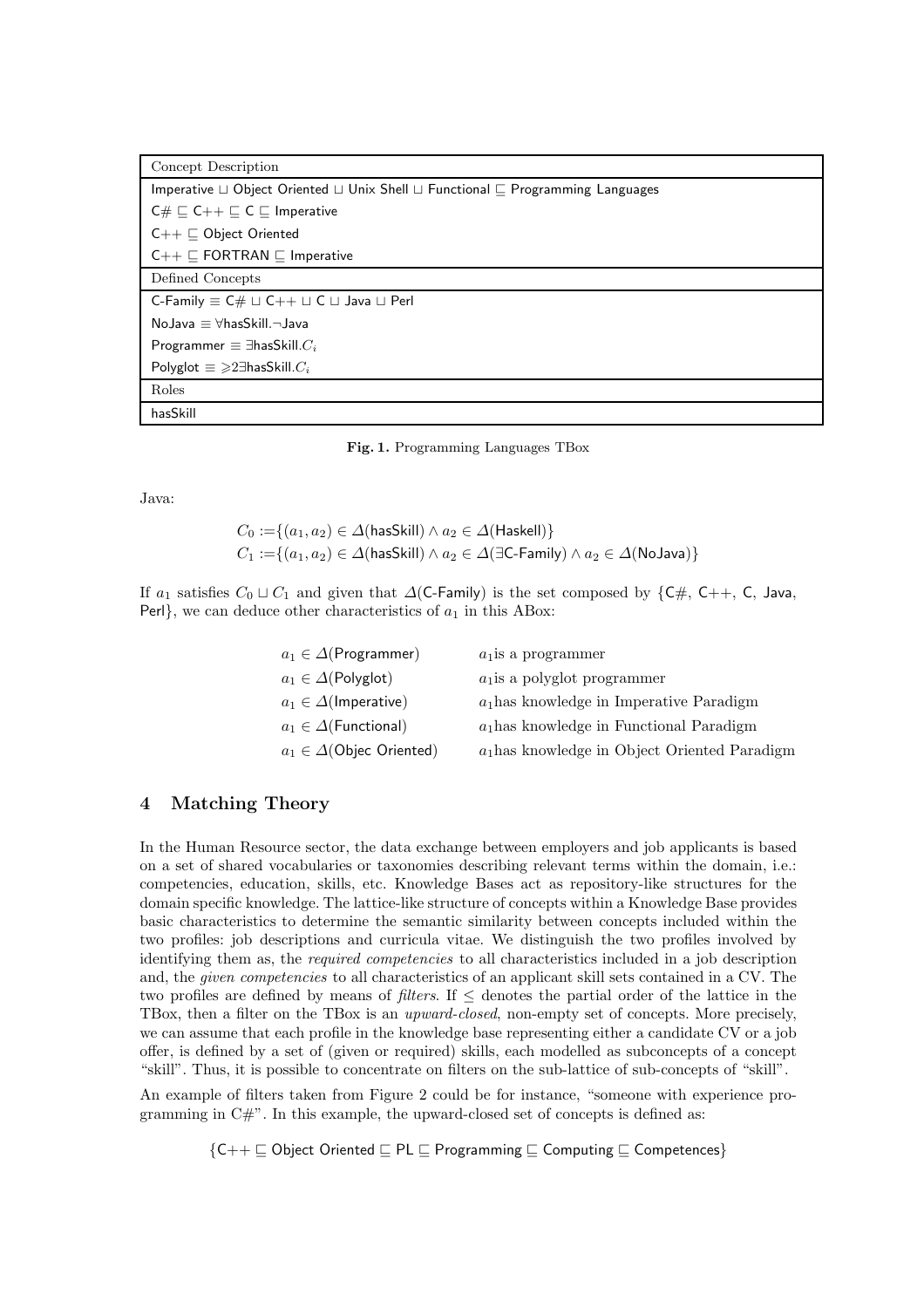

Fig. 2. Programming Languages sub-lattice

For a given job position (and applicant profile) it is expected to find many different filters that represent subsets of the applicant profiles and the job description. For instance:

- $\mathcal{F}_1 =$  a required candidate that holds a Bachelor in Mathematics,
- $\mathcal{F}_2$  = a candidate with 5 years of experience teaching mathematics in primary schools,
- $\mathcal{F}_3$  = good level of English and German in both, speaking and writing,

 $\mathcal{F}_n =$  a resident of Berlin, Germany.

. . .

Note that, every job offer (and also applicants profiles) is comprised by a number of categories (Competences, Languages, Education, Skills, Social Skills, etc.). In turns, every category is expected to consist of at least one filter. For instance, for a given job advert it could be requested that candidates comply with  $\mathcal{F}_j$  = knowledge of Java,  $\mathcal{F}_l$  = knowledge of Linux,  $\mathcal{F}_{db}$  = knowledge of database programming, etc. within the Competency category.

The filtered-based matching on partially ordered sets has been investigated in [10]. The basic idea is defined as follows:

**Definition 4.** Let  $\mathcal{F}_1$  and  $\mathcal{F}_2$  be filters in the given profile and in the required profile, respectively. The matching value  $m(\mathcal{F}_1, \mathcal{F}_2)$  for  $\mathcal{F}_1$  and  $\mathcal{F}_2$  is computed as:

$$
m(\mathcal{F}_1, \mathcal{F}_2) = \frac{\#(\mathcal{F}_1 \cap \mathcal{F}_2)}{\# \mathcal{F}_2}
$$

where  $\# \mathcal{F}_2$  and  $\# (\mathcal{F}_1 \cap \mathcal{F}_2)$  denote the cardinality of  $\mathcal{F}_2$  and  $\mathcal{F}_1 \cap \mathcal{F}_2$ , respectively.

Note that the matching values are normalized in the range of  $[0,1]$  and satisfy the following Bayesian type rule:

$$
m(\mathcal{F}_1, \mathcal{F}_2) \cdot \#\mathcal{F}_2 = m(\mathcal{F}_2, \mathcal{F}_1) \cdot \#\mathcal{F}_1.
$$

An example taken from Figure 2 could be, a particular job description looking for applicants with experience in programming in  $C#$  and, a particular applicant profile claiming to have some experience programming in Java. The two filters are: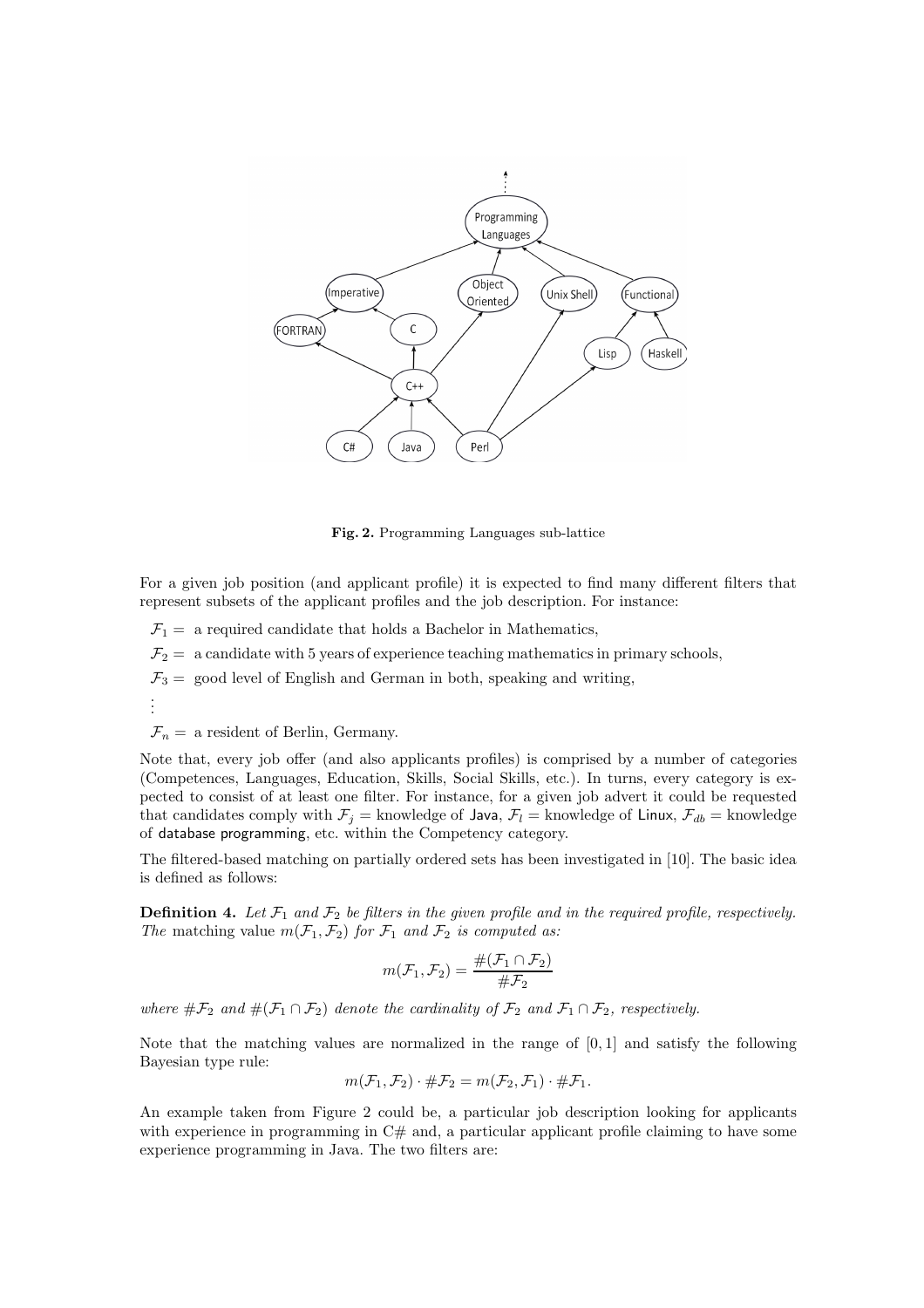$\mathcal{F}_1$  = experience in Java  $\mathcal{F}_1 := \{(a_1, b_1) \in \Delta(\mathsf{hasStill}) \land b_1 \in \Delta(\mathsf{Java})\}$  $\mathcal{F}_2$  = experience in C#  $\mathcal{F}_2 := \{(a_2, b_2) \in \Delta(\mathsf{hasStill}) \land b_2 \in \Delta(\mathsf{C} \#)\}\$ 

The simplest algorithm would take the shortest distance between the two concepts from the least upper concept in the sub-lattice and calculate the distance between the two concepts (Java and  $C_{++}$ ) by counting cardinality of concepts.

$$
\mathcal{F}_1 = \textsf{Java} \sqsubseteq \textsf{C++} \sqsubseteq \textsf{Object Oriented} \sqsubseteq \textsf{PL} \sqsubseteq \textsf{Programming} \sqsubseteq \textsf{Computing} \sqsubseteq \textsf{Competences}
$$
\n
$$
\mathcal{F}_2 = \textsf{C#} \sqsubseteq \textsf{C++} \sqsubseteq \textsf{Object Oriented} \sqsubseteq \textsf{PL} \sqsubseteq \textsf{Programming} \sqsubseteq \textsf{Computing} \sqsubseteq \textsf{Competences}
$$

In this particular example, there is a measure of 7 for  $\mathcal{F}_1$  and a measure of 7 for  $\mathcal{F}_2$  as well, giving by the fact that the two elements (Java and C#) are siblings. By siblings we express the idea of a set of elements  $\{i, j, x, y\}$  in a given lattice  $\mathcal L$  where  $i < x, y < j$  assuming  $\lt$  is the partial ordering of the elements in L. In this particular case, it is  $C++$   $\lt$  Java and  $C++$   $\lt C\#$ . Although, it is the elements in common between the two filters that counts in here. Therefore, the matchability measurement of the two filters is 0, 86 calculated as:

$$
m(\mathcal{F}_1, \mathcal{F}_2) = \frac{6}{7}
$$

where, 6 is the number of common elements between  $\mathcal{F}_1$  and  $\mathcal{F}_2$ , and 7 is the total number of elements in  $\mathcal{F}_2$ . In the context of the TBox in Figure 2 and, given the fact that matching on filters ranges between [0,1], we can say that having some experience in Java results in a relatively high score for the required experience in C#.

We introduce in the following sub-sections the main contribution of our research in this work. The main goal of this research is to provide an improvement on the matching process of job and applicants profiles within the HR domain. We will show how including weights can significantly improve the quality of the matching results based on filter-based matching on grounds of partially ordered sets. The introduction of a measure that improves matching on filters is detailed in Section 4.1. And aggregates on categories of profiles is introduced in Section 4.2 . We have also researched how to address over-qualification, as part of the matching process that, clearly cannot be captured solely by means of filters. This is introduced in Section 4.3. Finally, in Section 4.4 we introduce the novel concept of 'blow-up" operators. These operators allow us to extend the matching by integrating roles in the TBox. The idea is to expand the TBox by using roles to define arbitrarily many sub-concepts so that the original matching measures could again be applied.

## 4.1 Aggregates on Filters

A number of algorithms have been implemented to calculate the similarity of concepts between job descriptions and applicants profiles. It has already been shown in [10] that the idea of filterbased matching, as described in Section 4, significantly improves accuracy in comparison to simply taking differences of skill sets. A new matching measurement is introduced here, achieved by adding weights to the elements of the sub-lattice.

**Definition 5.** Let  $\mathcal{F}_1$  and  $\mathcal{F}_2$  be filters in the given profile and in the required profile, respectively. Let  $\mathcal{F}_1 \cap \mathcal{F}_2$  denote the set of concepts that appear in both  $\mathcal{F}_1$  and  $\mathcal{F}_2$ . Let  $w_i$  and  $w_j$  be the weight associated to every concept  $C_i$  in  $\mathcal{F}_1 \cap \mathcal{F}_2$  and  $C_j$  in  $\mathcal{F}_2$ , respectively. Then the aggregate on filters  $m_w(\mathcal{F}_1, \mathcal{F}_2)$  is defined:

$$
m_w(\mathcal{F}_1, \mathcal{F}_2) = \frac{\sum_{C_i \in \mathcal{F}_1 \cap \mathcal{F}_2} w_i}{\sum_{C_j \in \mathcal{F}_2} w_j}
$$

where  $i, j \in \mathbb{N}$ .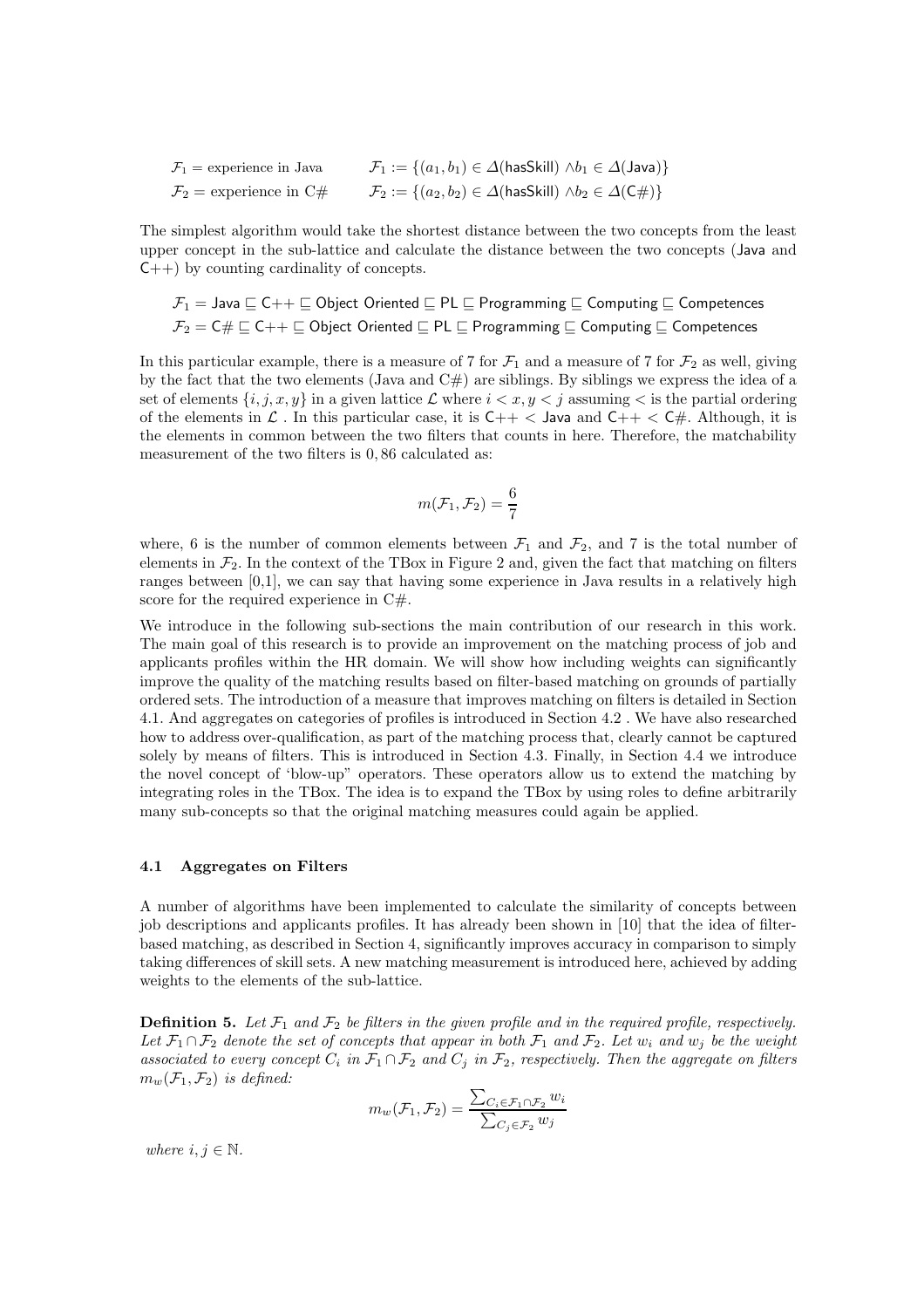By adding weights to the concepts of the sub-lattice structure, we are not only improving the matching but also, providing the possibility of adding a ranking of importance to every element in the underlying sub-lattice for a required aspect within a job profile. In this way, one could emphasize the search on the generic areas of required competencies. For instance, if searching for someone with experience in Object Oriented is more important than someone with experience in a specific Programming Language, then aggregates could be distributed as follows:

 $C++_{[0,10]},$  Object Oriented $_{[0,60]},$  PL $_{[0,10]},$  Programming $_{[0,10]},$  Computing $_{[0,05]},$  Competences $_{[0,05]}$ 

Or one could instead emphasize the search in more specific required competencies. For instance, if an experienced person in  $C_{++}$  is absolutely relevant to the position, we could write,

 $C++_{[0,60]},$  Object Oriented<sub>[0,10]</sub>, PL<sub>[0,10]</sub>, Programming<sub>[0,10]</sub>, Computing<sub>[0,05]</sub>, Competences<sub>[0,05]</sub>

Either way, the distribution of aggregates through the elements of the underlying sub-lattice is normalized to be within the range [0,1].

## 4.2 Aggregates on Categories

Ranking the top candidates for a particular job position can be challenging in situations where, for example, a number of the top candidates result with the same matching measurement. The Fitness column in Table 1 shows an example where three different candidates have a final score of 0,5 as a result of the 4 analyzed categories (Competences, Languages, Education, Skills). To overcome these situations, adding aggregates on the categories of the evaluated job profile has been considered. This is a normalized adjustable measure defined within [0, 1], intends to provide a more granular set of results.

Consider the aggregates on filters  $m_w(\mathcal{F}_1, \mathcal{F}_2)$  as in Definition 5 and, consider as well the set of filters a given category is composed by, i.e.,  $Category = \{\mathcal{F}_1, \mathcal{F}_2, \ldots, \mathcal{F}_x\}$ . The score of a given category within a given profile, is calculated by  $\bar{m}_w = \sum_{l=1}^x \frac{m_{w_l}(\mathcal{F}_1, \mathcal{F}_2)}{x}$  $\frac{x}{x}$ . Then, the aggregates on categories is defined as follows.

**Definition 6.** Let  $\bar{m}_{wj}$  be the score per category j and,  $w_j$  be the weights associated to every category within a profile. We define the aggregates on categories  $m_c$  as follows:

$$
m_c = \sum_{j=1}^m \bar{m}_{wj} * w_j
$$

where  $m \in \mathbb{N}$  denotes the total number of categories.

|             | Competences | Languages    | Education | <b>Skills</b> | Fitness  |
|-------------|-------------|--------------|-----------|---------------|----------|
| Candidate 1 |             |              |           |               | 0.5      |
| Candidate 2 | 0.5         | 0.5          | 0,5       | 0.5           | 0,5      |
| Candidate 3 | 0.8         | $_{\rm 0.2}$ | 0.2       | $_{0.8}$      | $_{0,5}$ |

Table 1. matching measures with same fitness

As an example, we apply different weights to the categories in Table 1, for instance: 0,5 to Competences, 0,2 to Languages, 0,1 to Education and 0,2 to Skills. This results in a completely different set of scores, that is clearly less problematic to evaluate during the ranking of the candidates, as shown in Table 2.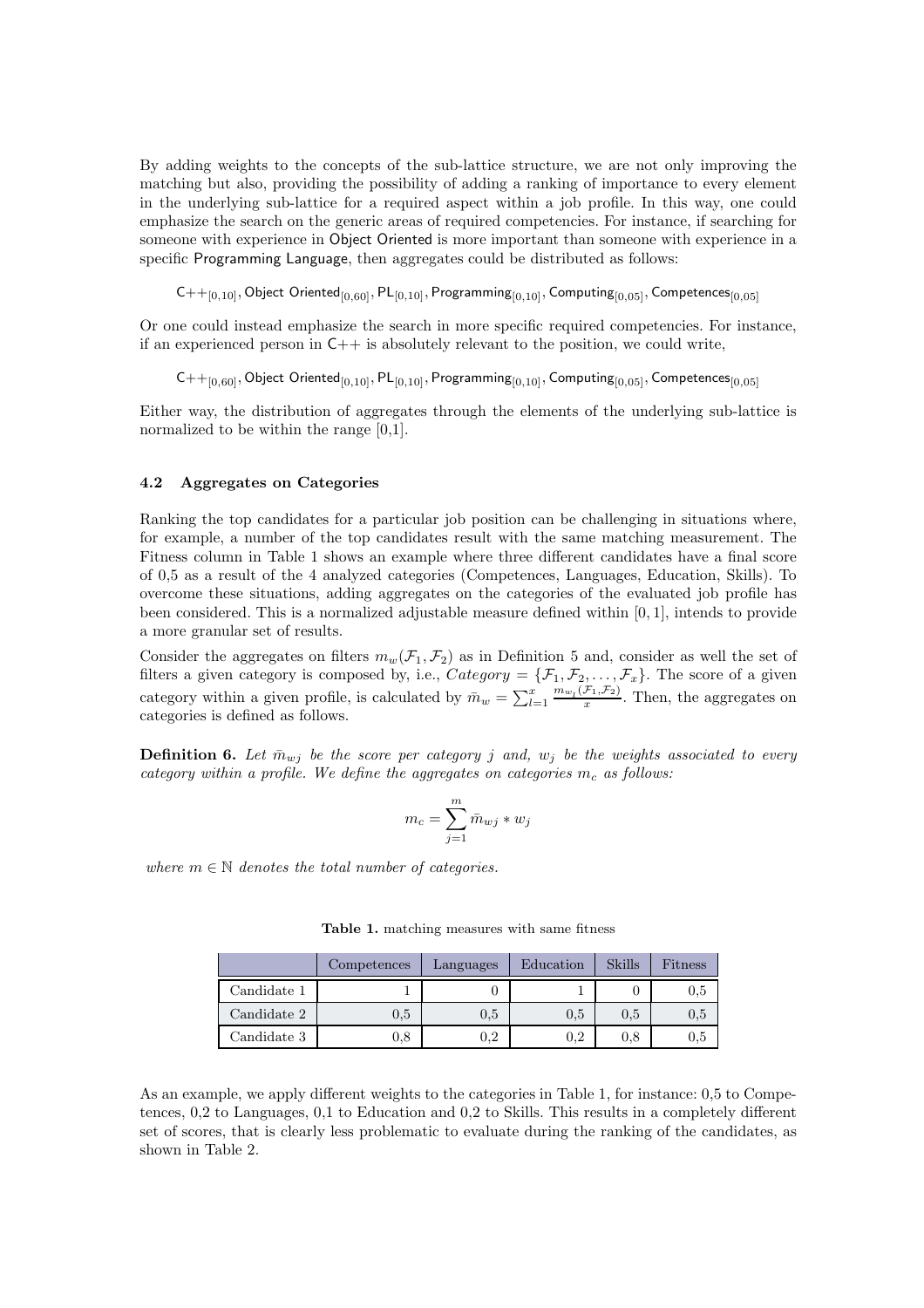|             | Competences<br>$(50\%)$ | Languages<br>$(20\%)$ | Education<br>$^{\prime}10\%)$ | <b>Skills</b><br>$(20\%)$ | Fitness |
|-------------|-------------------------|-----------------------|-------------------------------|---------------------------|---------|
| Candidate 1 |                         |                       |                               |                           | 0,6     |
| Candidate 2 | 0.5                     | 0.5                   | 0.5                           | 0.5                       | 0,5     |
| Candidate 3 | 0.8                     | $_{0,2}$              | 0,2                           | 0,8                       | 0.62    |

Table 2. ranking candidates with aggregates on categories

This approach provides the experts in the HR domain, with the option of ranking the different categories in order of importance. One may guess that Skills and Competences could almost always be the most important categories although, this is subject to every particular case where advise from the experts in the area is required.

## 4.3 Over-qualification in Profile Matching

An over-qualified applicant for a given job offer is defined as a person that is skilled or educated beyond what it is required to conform to a given advertised position. It appears natural to approach profile matching by the dual notion of [fitness, over-qualification] as part of a person skill set such that, fitness is calculated by means of aggregates on filters, as in Definition 4.1 and overqualification is calculated by means of cardinality of filters as defined in Definition 4. Therefore, we would look for the maximality of the fitness scores and the minimality of the over-qualification scores of candidates during the ranking process.

It seems obvious to note that over-qualification is only evaluated in cases where fitness  $> 0$ , this is, if  $m(\mathcal{F}_1, \mathcal{F}_2) > 0$ , as there is no point on doing so otherwise.

**Definition 7.** Given two filters  $\mathcal{F}_1$  representing a candidate profile and  $\mathcal{F}_2$ , representing a job profile, over-qualification is calculated as follows:

$$
O(\mathcal{F}_2, \mathcal{F}_1) = \frac{\#(\mathcal{F}_2 \cap \mathcal{F}_1)}{\# \mathcal{F}_1}
$$

where  $O(\mathcal{F}_2, \mathcal{F}_1) \in [0, 1].$ 

Note that, over-qualification is calculated by counting the number of elements on filters as in Definition 4 although, filters are taken in the opposite direction than on matching. Such that, it measures the characteristics of the job profile against the characteristics of the applicants profile. This is, skills, academic records, competencies present in the applicants profile that are not required in the job description.

Consider the following example where:

$$
\mathcal{F}_1 := \{(a_1, b_1) \in \Delta(\text{hasSkill}) \land b_1 \in \Delta(\text{Java}) \land (a_1, c_1) \in \Delta(\text{hasSkill}) \land c_1 \in \Delta(\text{Haskell})\}
$$
\n
$$
\mathcal{F}_2 := \{(a_2, b_2) \in \Delta(\text{hasSkill}) \land b_2 \in \Delta(\text{C#})\}
$$

We have calculated the matching measure between **Java** and  $C#$  in Section 4 already where,  $m(\mathcal{F}_1, \mathcal{F}_2) = 0,86$ . Given that Haskell is clearly not part of the job profile filter, we calculate over-qualification of Haskell in terms of  $C#$ . This results in a measure of 0,86 as well, given that  $O(\mathcal{F}_2, \mathcal{F}_1) = \frac{6}{7}$ . Then, the measurement [fitness, over-qualification] is [0,86; 0,86]. We could say that this individual is equally (and highly) competent and over-qualified for the position as a programmer in C#.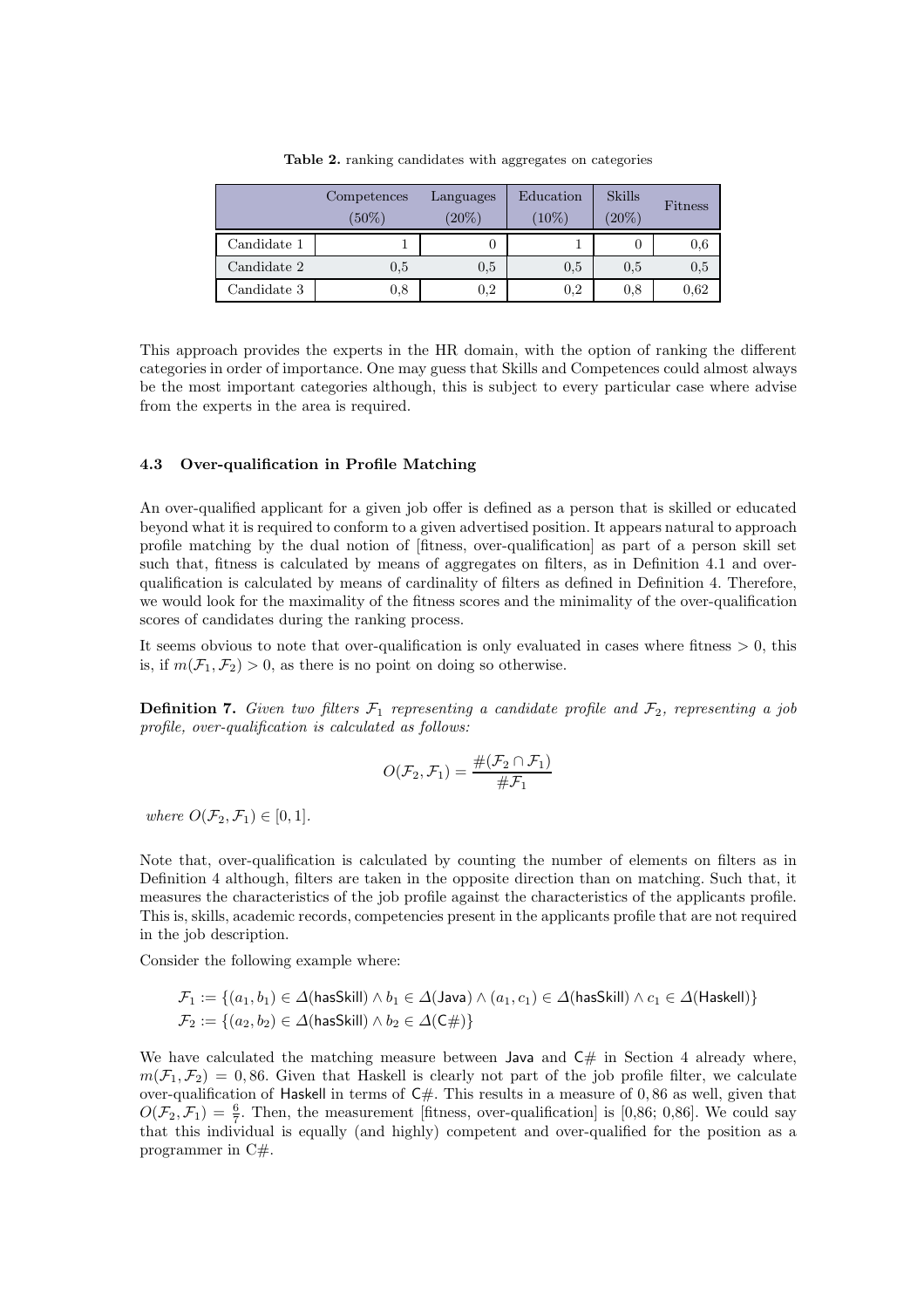### 4.4 Blow-up Operators

In order to take full benefit of the knowledge based representation of profiles, we define TBox transformations by means of operators that remove roles and instead, enlarge the knowledge base by many new sub-concepts. We call such operators blow-up operators, because the removal of a single rule may lead to many new concepts, even infinitely many. However, for the sake of computability, the filters should remain finite. The idea in here is to extend the approach of matching by integrating new roles in the TBox. This is basically to define operators that expand the TBox by using roles in order to define arbitrarily many new sub-concepts so that the original measures of matching, as defined in Section 4, could again be applied. We define a blow-up operator as follows:

**Definition 8.** Let C and C' be two concept names and let R be a role name that relates elements of C with elements of  $C'$ . Let I be an interpretation such that for a given two nominal names a and b,  $b \in \Delta(C')$  and  $\{a \in \Delta(C)|(a, b) \in \Delta(R)\}$ . Then, Blow-up operator is defined as:

$$
blow\text{-}up(C, \{R, C^{'}\}) \equiv C \sqcap \exists R.C^{'}
$$

where an instance b of  $C'$  defines sub-concepts of C such that, the R-values are restricted to b, then  $R(a, b) \in \Delta(R)$ .

By extending this definition, it is easier to note the new created concepts, denoted by  $\overline{C_i}$ :

$$
\begin{aligned} \bar{C}_1 &:= \text{blow-up}(C, \{R, C_1^{'}\}) \\ \bar{C}_2 &:= \text{blow-up}(C, \{R, C_2^{'}\}) \\ &\vdots \\ \bar{C}_n &:= \text{blow-up}(C, \{R, C_n^{'}\}) \end{aligned}
$$

Note that, an order on the instances of  $C'$  defines a subsumption on the elements  $\bar{C}_i$ . This is, for every  $i, j \leq n$  it is  $\overline{C}_i \sqsubseteq \overline{C}_j$  if and only if  $i \leq j$ . The generic definition is:

$$
\mathrm{Blow}\text{-}\mathrm{up}_n(C, \{(R, C_1), \ldots, (R, C_n)\}) \equiv \prod_{1 \leq i \leq n} \mathrm{blow}\text{-}\mathrm{up}(C, \{R, C_i\})
$$

Consider an example where people have certain years of experience working with programming languages in general. This can be thought as a relation between two concepts: Years of Experience and Programming Languages, where the two concepts are related through the role hasExperience, as shown in Figure 3.



Fig. 3. Role hasExperience between Programming Languages and Years of Experience

By applying blow-up operators, the role hasExperience is removed and instead, creates many subconcepts of Programming Languages with every instance of Years of Experience. It is important to note that, this applies only to every instance of Programming Languages where the value in hasExperience is restricted to Years of Experience. Thereby, after applying blow-up operators, the role in Figure 3 is expanded, as shown in Figure 4, where  $C++$  is an instance of Programming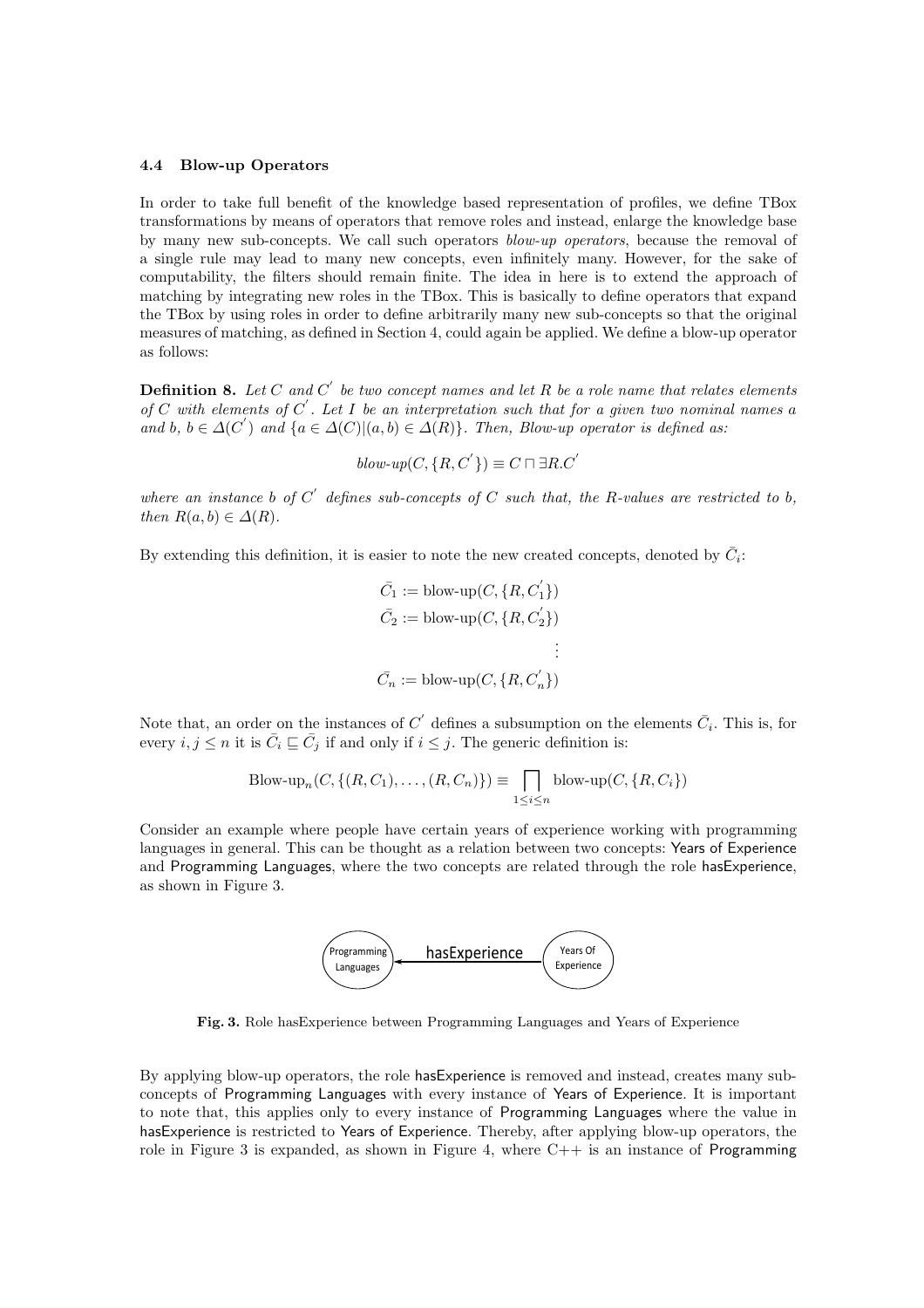

Fig. 4. Role hasExperience blowed-up with C++ and Years of Experience

Languages, and  $\{1ye, 2ye, ...\}$  are instances of Years of Experience. Where 1ye expresses "1 year of experience",  $2ye = 2 years$  of experience", etc.

Note that, an order on the instances of Years of Experience gives rise to subsumption between the so-defined sub-concepts of Programming Languages, i.e., "C++ with n year of experience" ⊑ "C++ with n-1 years of experience"  $\sqsubseteq \cdots \sqsubseteq$  "C++ with 2 years of experience"  $\sqsubseteq$  "C++ with 1 year of experience". In consequence, integrating matching measurements as explained in Sections 4 with blow-up operators seems plausible. Consider an example taken from Figure 2 where,  $\mathcal{F}_1$  = a given competency in  $C_{++}$  with 2ye and  $\mathcal{F}_2$  = a required competency in  $C_{++}$  with 3ye expressed as follows:

$$
\mathcal{F}_1 := \{(a_1, b_1) \in \Delta(\text{hasSkill}) \land b_1 \in \Delta(C++) \land (b_1, c_1) \in \Delta(\text{hasExperience}) \land c_1 \in \Delta(2ye)\}
$$
\n
$$
\mathcal{F}_2 := \{(a_2, b_2) \in \Delta(\text{hasSkill}) \land b_2 \in \Delta(C++) \land (b_2, c_2) \in \Delta(\text{hasExperience}) \land c_2 \in \Delta(3ye)\}
$$

The basic matching measurement is  $m(\mathcal{F}_1, \mathcal{F}_2) = 1$  given that  $m(\mathcal{F}_1, \mathcal{F}_2) = \frac{6}{6}$ . While, the basic matching measurement applied to the blow-up of years of experience results as follows:

$$
\frac{\#(\text{blow-up}(C++, \{\text{hasExperience}, 2ye\}) \cap \text{blow-up}(C++, \{\text{hasExperience}, 3ye\}))}{\# \text{blow-up}(C++, \{\text{hasExperience}, 3ye\})} = \frac{4}{5}
$$

It seems clear how the use of blow-up operators to the role hasExperience in Figure 3 influences the result of the original matching measure of 1. We believe blow-up operators is a relevant improvement on how matching of profiles is performed nowadays in relation to this complex roles such as "years of experience" on skills and competencies.

Note that a blow-up is performed up-to the level of the required profile. Therefore blow-up operator is defined within the range [0, 1].

Blow-up operators allow us to expand the knowledge base, and more precisely the TBox, in such a way, that allows the filter-based matching measures to remain unchanged. Blow-up operators are not intended to be part of the TBox itself. Nevertheless, they extend concepts within the TBox in a lattice-like structure by blowing-up the role R. Blow-up operators are intended to be applied to a wider range of circumstances, i.e., years of experience in competences, proficiency level of skills, versioning, etc. Therefore, blowing-up all these possibilities and possibly combining them all together within a given TBox would be rather slow. Then, calculating blow-up operators out of the TBox is a better and more efficient approach.